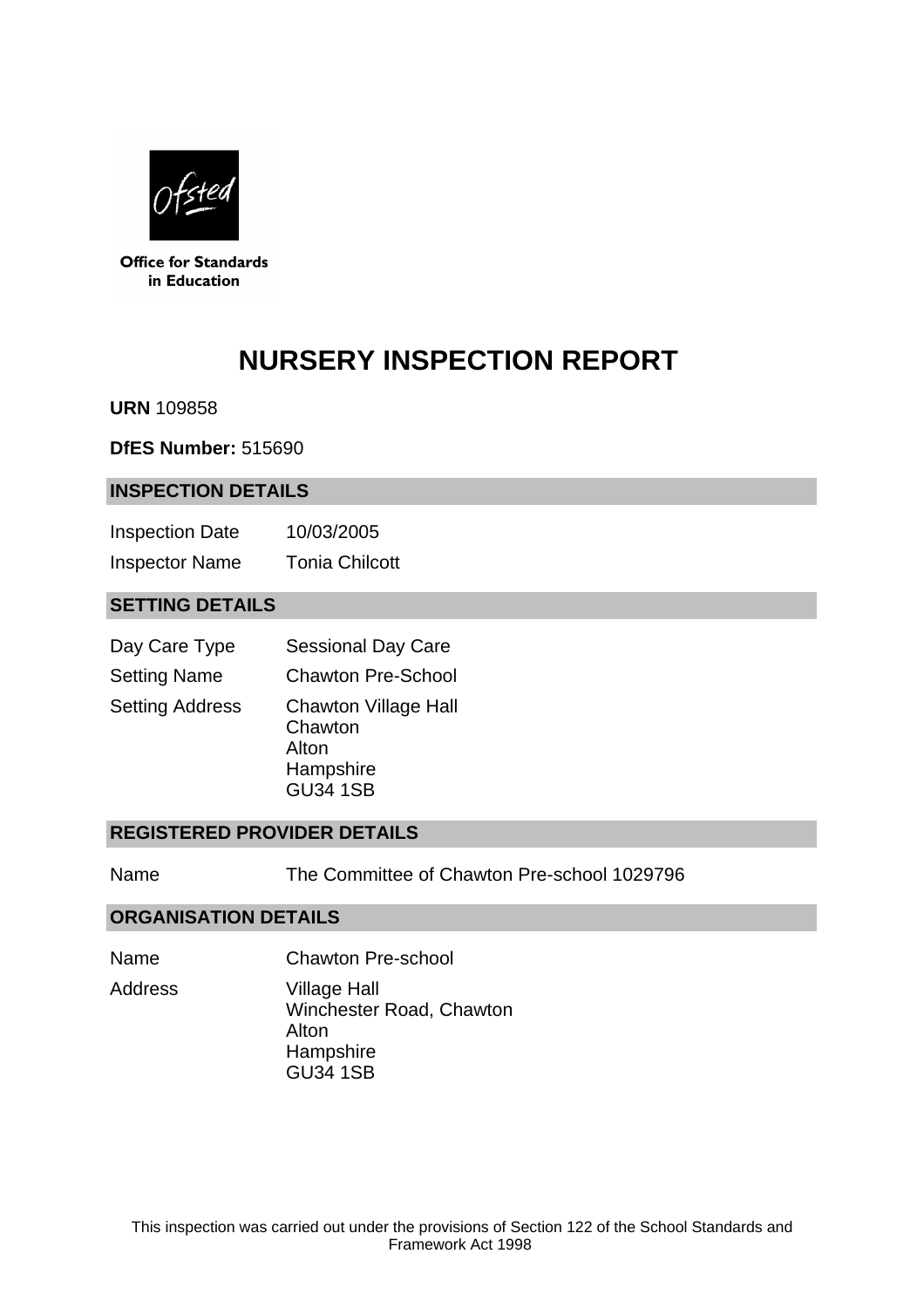## **ABOUT THE INSPECTION**

The purpose of this inspection is to assure government, parents and the public that the nursery education for funded three and four year old children is of an acceptable quality. Inspection of nursery education also identifies strengths and weaknesses so that providers can improve the quality of educational provision and help children to achieve the early learning goals (elgs) by the end of the Foundation Stage. This inspection report must be made available to all parents.

If the setting has been inspected previously, an action plan will have been drawn up to tackle issues identified. This inspection, therefore, must also assess what progress has been made in the implementation of this plan.

#### **Information about the setting**

Chawton Pre-School has been in operation for over 15 years and is run by a voluntary parent committee. The building used by the pre-school is Chawton Village Hall, which provides a hall, kitchen and toilets, and an enclosed outdoor area. Outings are taken to the local park and school.

There are currently 14 children from two years to under five years on roll. This includes nine funded three year olds. Children with Special Needs and English as an additional language are supported.

Children attend for a variety of sessions and the pre-school accepts a maximum of 26 children per session.

The pre-school opens five days a week during term times. Sessions are held on Monday, Tuesday, Thursday and Friday mornings from 09.30 to 12.00 with an afternoon session on Wednesday from 12.00 to 14.30.

There are 3 staff, 2 of whom hold appropriate qualifications.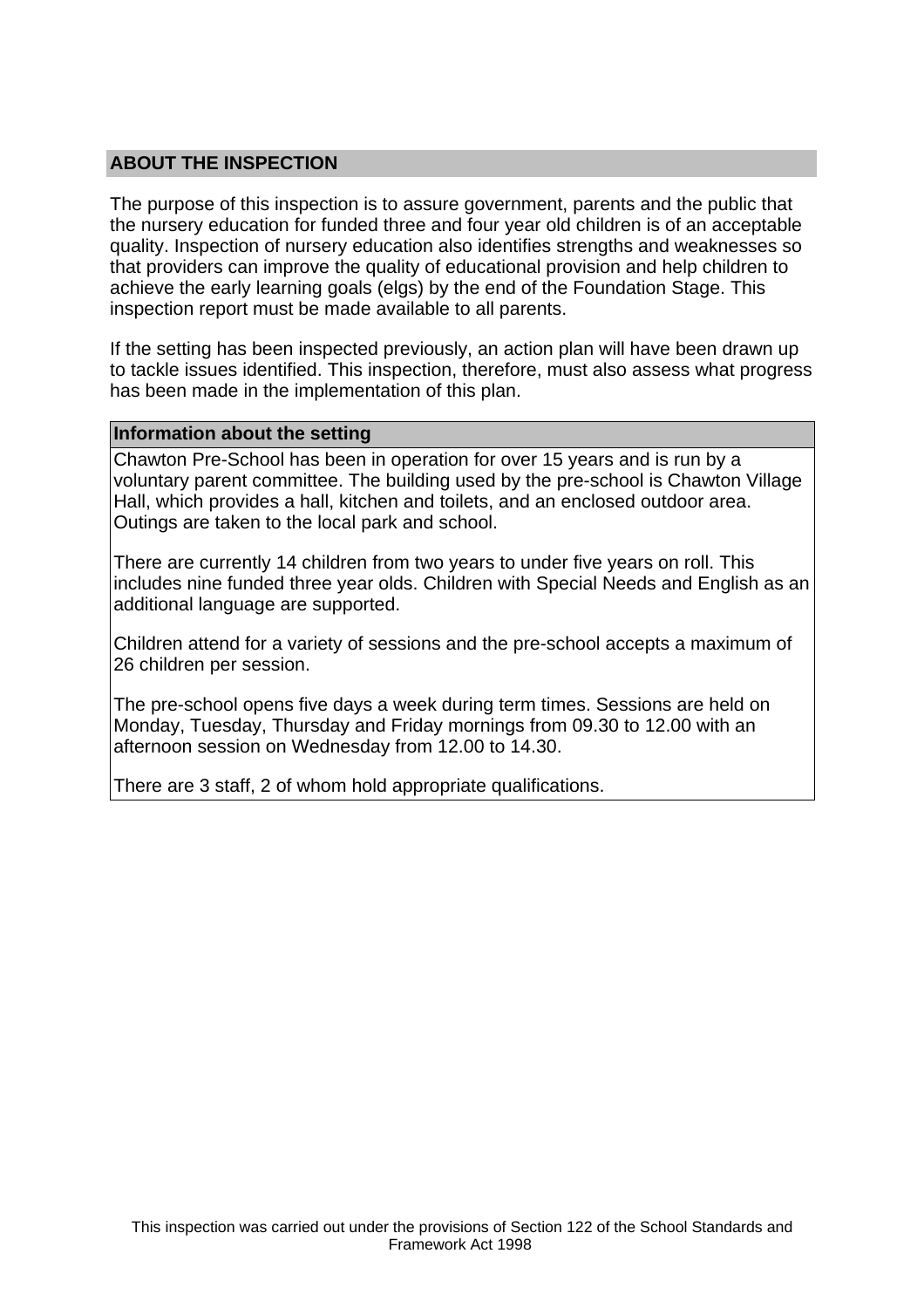# **INSPECTION OF THE NURSERY EDUCATION PROVISION FOR FUNDED THREE AND FOUR YEAR OLDS.**

## **How effective is the nursery education?**

Chawton Preschool provides acceptable nursery education which is of good quality overall. Children's progress in mathematical development and personal and, social and emotional development is generally good. Children make very good progress in all other areas of development.

The quality of teaching is generally good. Staff's sound knowledge of the Foundation Stage enables them to plan an exciting and stimulating range of activities. There is a system in place to support children with special needs, although it is not wholly effective as key staff are not yet fully trained. An assessment system is used to record children's progress towards the early learning goals and to identify the next steps to help children develop further. Children behave well in response to most staff's expectations and sensitive support. Staff adapt most activities to provide sufficient challenge and opportunities for children.

Leadership and management is generally good. The preschool benefits from clear leadership. Staff are encouraged to attend training and most staff have appropriate training. The staff work well together as a team. There are procedures in place to assess and monitor the educational programme and the setting, ensuring that the group are constantly looking towards improving.

The partnership with parents and carers is very good. Parents are informed about their children's progress towards the early learning goals. They are provided with information about the Foundation Stage and the preschools routines and practice and are fully involved in the setting. Parents are able to contribute to their child's development records if they so wish.

### **What is being done well?**

- The partnership with parents is very good. Staff welcome and encourage parental involvement in their child's learning. There are effective procedures in place to ensure that information is shared regularly with parents about the children's development. Parents are involved in the preschool and regularly help out during sessions.
- Children are developing very good listening skills. They listen attentively to instructions and conversations with staff, including when directions are whispered to them. Children have many opportunities during planned activities and free play to link sounds to letters.
- Staff spend time getting to know the children and fostering good relationships. Consequently children are confident, happy and settled in the preschool.
- Children make very good progress in physical development. They access an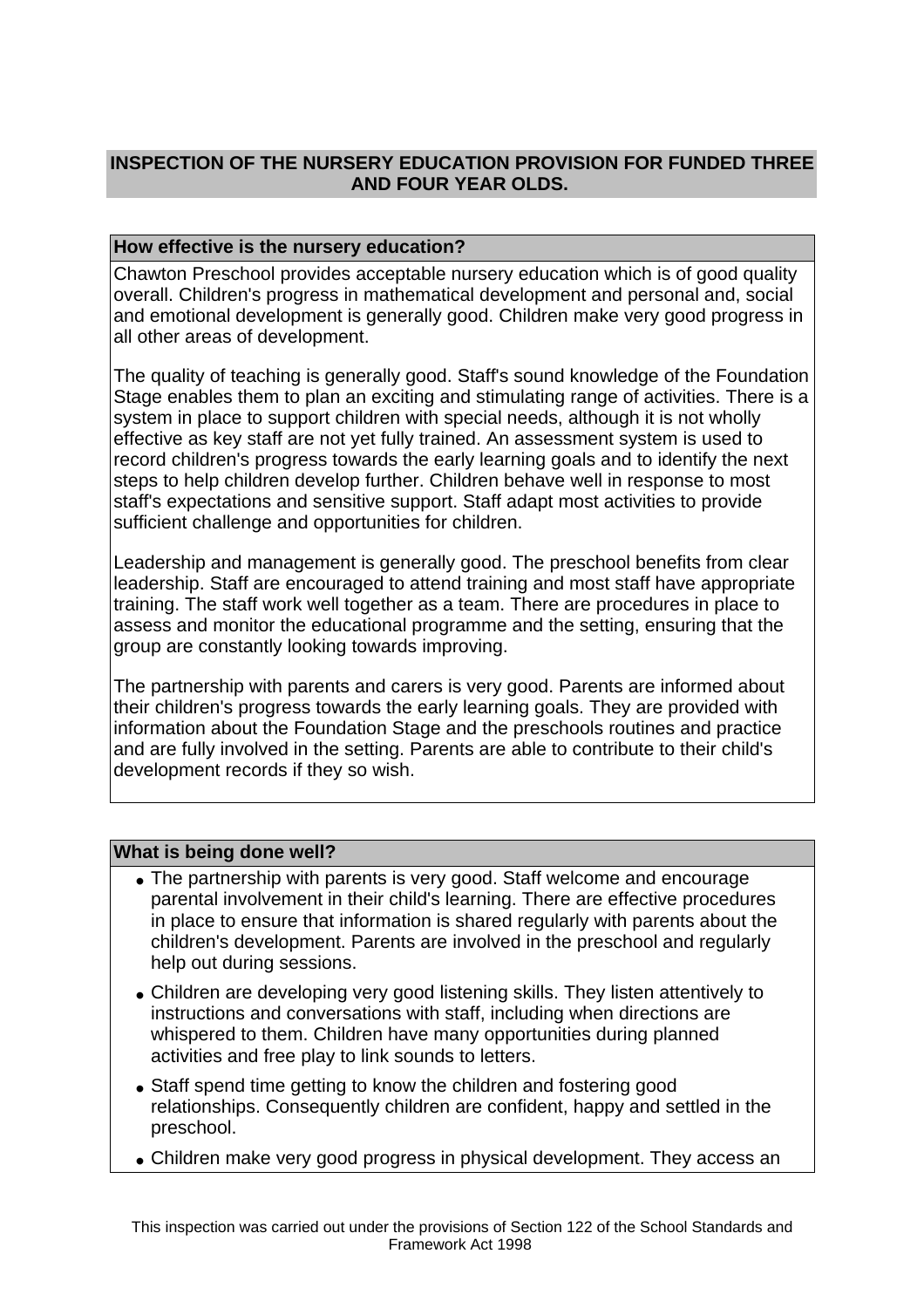extensive range of stimulating and exciting equipment that allows them to develop their climbing and balancing skills.

#### **What needs to be improved?**

- the use of incidental opportunities to extend children's learning further
- the systems to manage children's behaviour consistently
- the systems to identify and assess children with special educational needs and the SENCO's understanding of the Code of Practice.

#### **What has improved since the last inspection?**

At the last inspection the preschool was asked to aid children's progression in learning about letter sounds and rhymes. Children now access many opportunities to learn about letter sounds through their play and staff's use of incidental opportunities and resources.

Staff were also asked to give further encouragement to parents and carers to be involved as fully as possible in their children's learning. Parents are now regularly asked for their opinion about the group and have many opportunities to be involved in the day to day operating of the setting. Many parents now regularly help out during sessions.

The setting were also asked to provide ways to develop children's climbing and balancing skills ensuring that all children regularly access the full physical programme. Children now have many opportunities to access climbing and balancing equipment. The assessments of children's development allows staff to monitor all children's access to all areas of the provision.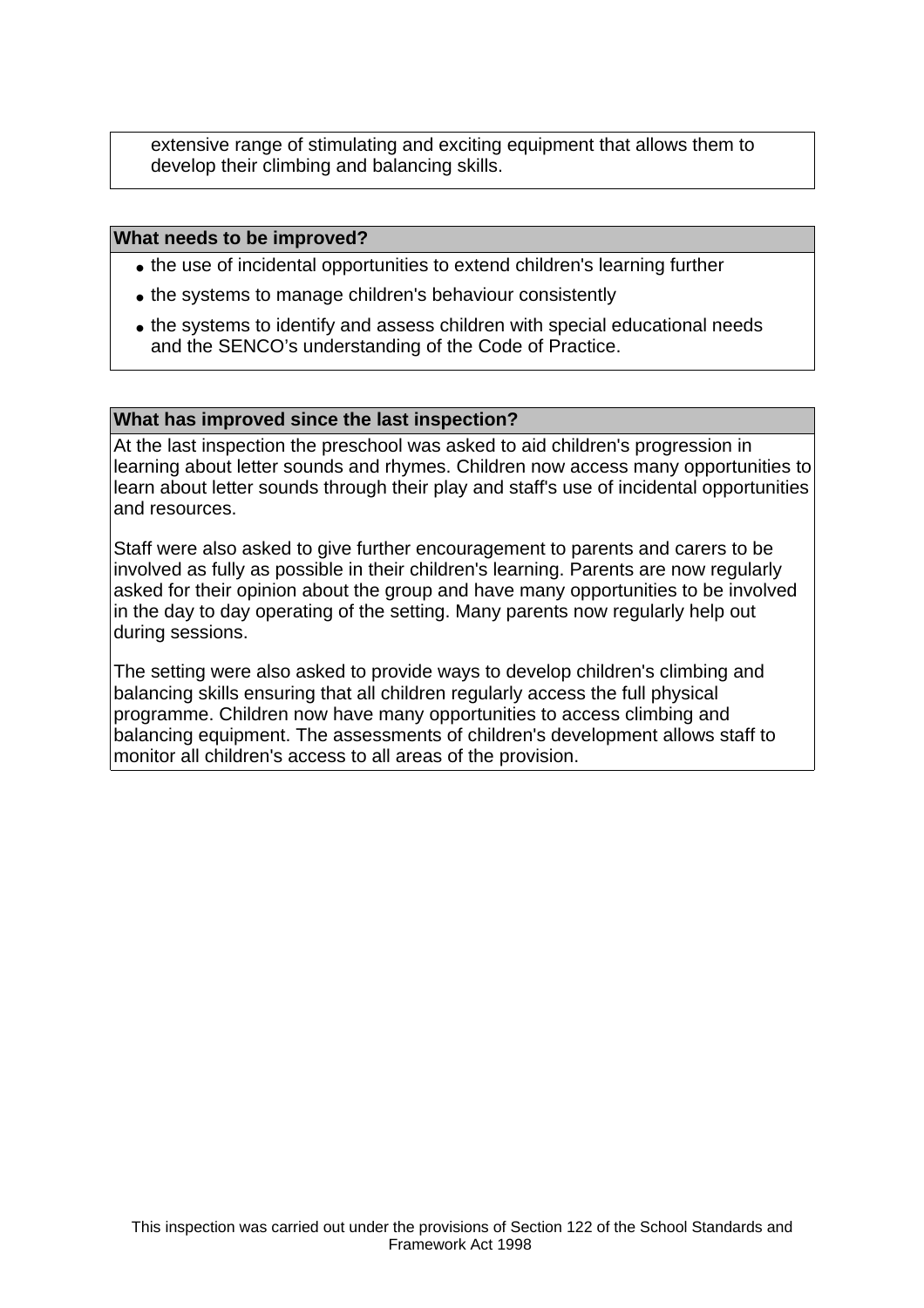# **SUMMARY OF JUDGEMENTS**

## **PERSONAL, SOCIAL AND EMOTIONAL DEVELOPMENT**

Judgement: Generally Good

Children are confident and have a positive approach to new experiences. Many children display high levels of involvement in activities and some concentrate for long periods at self-chosen activities. Children develop good relationships with other children and adults, and often initiate interactions with others. They work well as part of a group and many are learning to take turns and share. Most children behave well and respond to instructions from staff.

# **COMMUNICATION, LANGUAGE AND LITERACY**

Judgement: Very Good

Children are confident speakers and listen well to one another and staff. Many children use language during play to recreate real and imagined experiences. They have many opportunities to link sounds to letters and some children are able to name and sound some letters of the alphabet. Many children enjoy books and many are able to handle books correctly. They have some opportunities to write and learn that English print reads from left to right and top to bottom.

# **MATHEMATICAL DEVELOPMENT**

Judgement: | Generally Good

The children have many opportunities to experience the use of numbers one to ten. Most children are able to count to ten and some beyond. Some children are beginning to use mathematical language in their play, for instance more or less. Children have some opportunities to calculate, whilst counting one another as an example. Children have some opportunities to calculate and use simple addition and subtraction and some chances to look at the shape of objects.

# **KNOWLEDGE AND UNDERSTANDING OF THE WORLD**

Judgement: Very Good

Children have many opportunities to find out about features of living things and the world in which they live, for instance with walks around the village. Many children use construction pieces to build and create. They access a range of resources that enables them to find out about everyday technology, for instance with programmable toys. Children have many opportunities to gain an awareness of the cultures and beliefs of others.

# **PHYSICAL DEVELOPMENT**

Judgement: Very Good

Children move freely around the setting with confidence, and negotiate space well when playing amongst one another. Children are skilled at using a variety of construction equipment and frequently use scissors and glue for cutting and joining. They regularly use large pieces of equipment for climbing, jumping and balancing. Children are beginning to show an understanding of staying healthy, most are able to independently wash their hands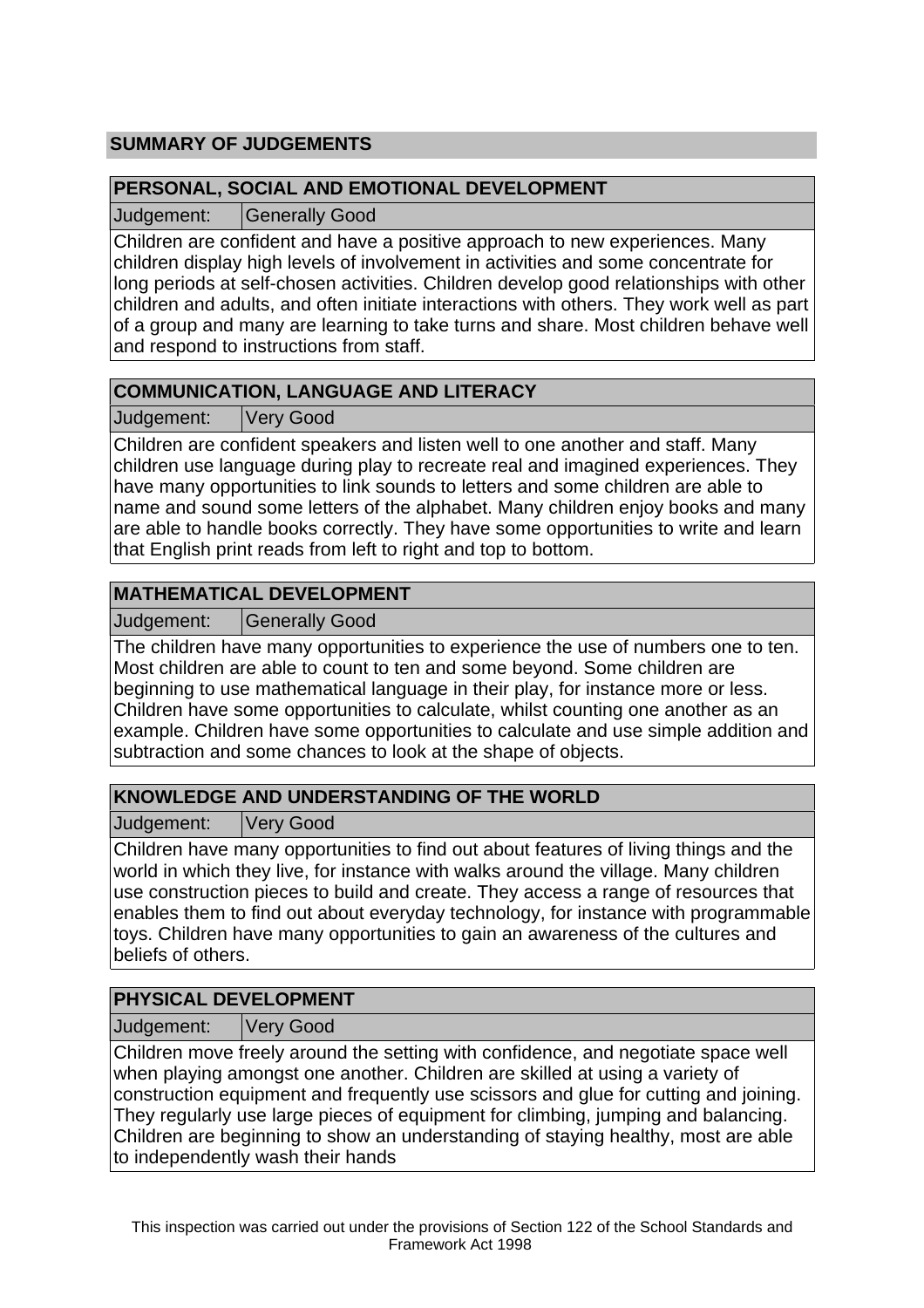# **CREATIVE DEVELOPMENT**

Judgement: Very Good

Many children confidently name a wide range of colours and often explore the changes when they mix colour. Children develop their imaginations in a range of role play activities and arts and crafts. They enjoy a variety of well planned activities that enable them to respond with all their senses and explore a range of textures and tastes, for instance when decorating biscuits. Many children enjoy singing simple songs and have regular opportunities to access musical instruments.

**Children's spiritual, moral, social, and cultural development is fostered appropriately.**